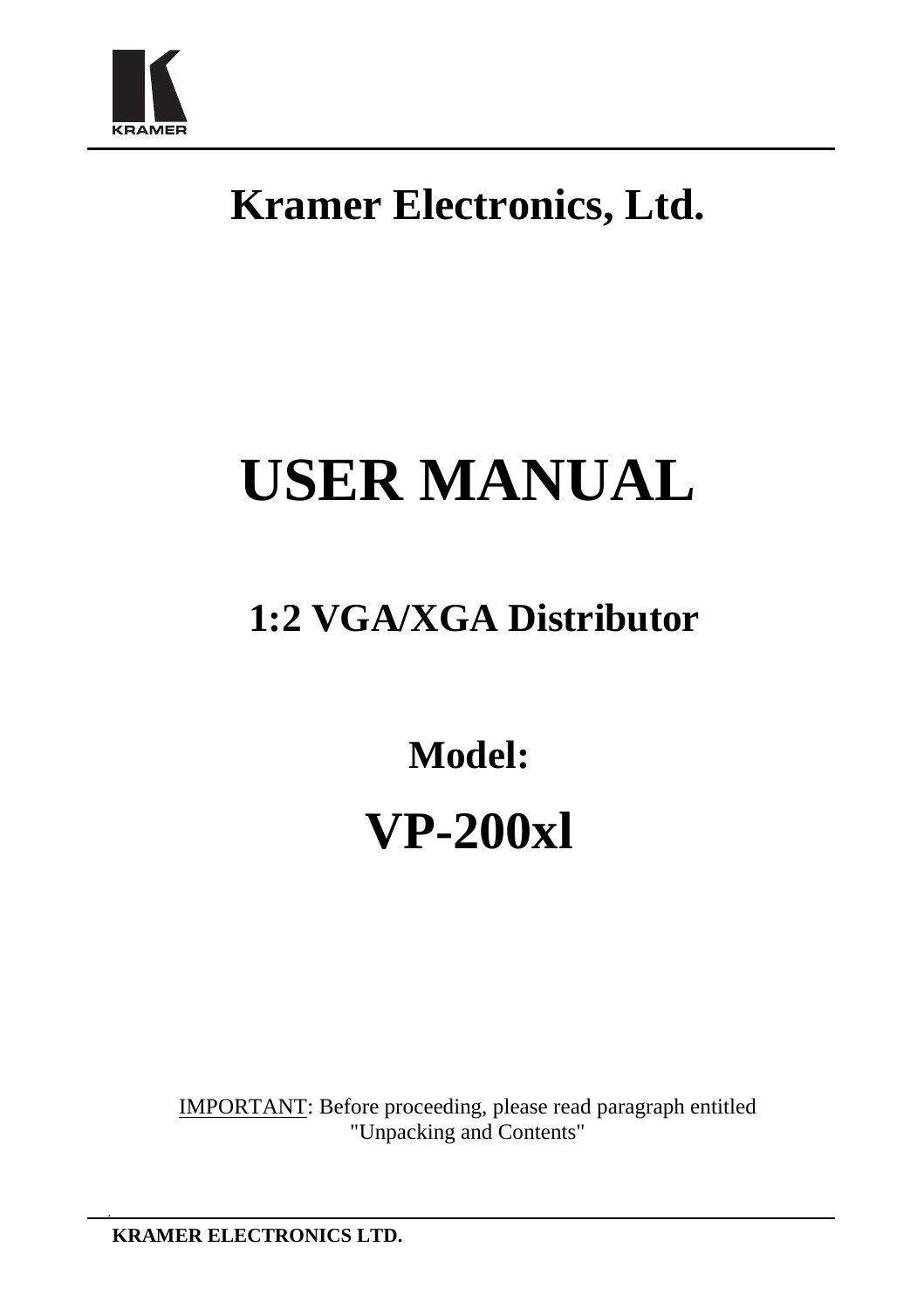

# **Table Of Contents**

| <b>Section</b> | <b>Name</b>                                 | Page           |
|----------------|---------------------------------------------|----------------|
|                | <b>INTRODUCTION</b>                         | 2              |
| 1.1            | A Word on VGA/XGA/Audio Switchers           | 2              |
| 1.2            | <b>Handling Graphics Signals</b>            | $\overline{c}$ |
| 1.3            | <b>Factors Affecting Quality of Results</b> | $\overline{4}$ |
| 2              | <b>HOW DO I GET STARTED</b>                 | 5              |
| 3              | UNPACKING AND CONTENTS                      | 5              |
| 3.1            | <b>Optional Accessories</b>                 | 5              |
| 4              | <b>VGA/XGA DISTRIBUTOR</b>                  | 6              |
| 4.1            | Getting to know your VP-200xl Distributor   | 6              |
| 5              | <b>INSTALLATION</b>                         | 8              |
| 5.1            | <b>Rack Mounting</b>                        | 8              |
| 6              | CONNECTING TO VGA/XGA DEVICES               | 8              |
| 6.1            | <b>TYPICAL APPLICATION</b>                  | 8              |
| 6.2            | <b>HANDLING SIGNAL LOSSES</b>               | 9              |
| 6.3            | Adding more outputs                         | 10             |
| 6.4            | Adding more inputs                          | 10             |
| 7              | <b>SPECIFICATIONS</b>                       | 10             |
| 8              | <b>TROUBLESHOOTING</b>                      | 11             |
| 8.1            | Power and Indicators                        | 11             |
| 8.2            | VGA/XGA Signal                              | 11             |
|                | <b>Limited Warranty</b>                     | 12             |

#### **List Of Illustrations**

| Figure | <b>Description</b>                    | Page |
|--------|---------------------------------------|------|
|        | VP-200xl Front/Rear Panel Features    |      |
|        | A typical application of the VP-200xl |      |
|        |                                       |      |

#### **List Of Tables**

| <b>Table</b> | <b>Description</b>                 | Page |
|--------------|------------------------------------|------|
|              | VP-200xl Front/Rear Panel Features |      |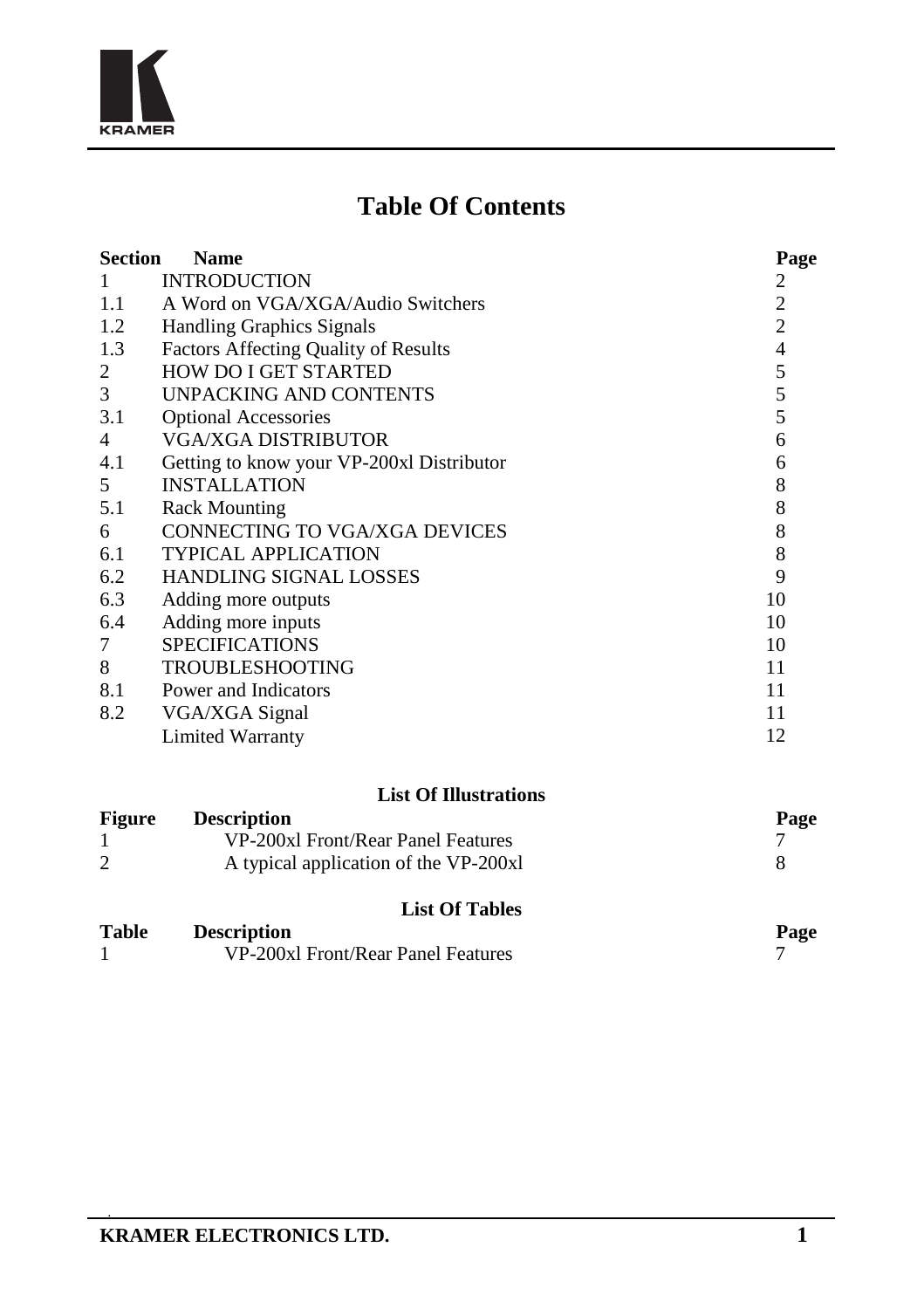

# **1 INTRODUCTION**

Congratulations on your purchase of this Kramer VGA distributor. Since 1981, Kramer has been dedicated to the development and manufacture of high quality video/audio equipment. The Kramer line has become an integral part of many of the best production and presentation facilities around the world. In recent years, Kramer has redesigned and upgraded most of the line, making the best even better. Kramer's line of professional video/audio electronics is one of the most versatile and complete available, and is a true leader in terms of quality, workmanship, price/performance ratio and innovation. In addition to the Kramer line of high quality VGA distributor, such as the one you have just purchased, Kramer also offers a full line of high quality switchers, processors, interfaces, controllers and computer-related products. This manual includes configuration, operation and option information for the VP-200xl from the Kramer VP Tools line, of VGA Distributors.

#### **1.1 A Word on VGA/XGA Distribution Amplifiers**

VGA/XGA Distribution Amplifiers distribute one or more signals to several users. They vary in the number of inputs, looping capability, programming capability, number of outputs, operating format, bandwidth and input/output coupling. VGA/XGA Distribution Amplifiers are used to distribute one source to several acceptors (wide screen projectors, format converters etc.) for simultaneous recording or monitoring of one source, with no discernible signal degradation. The machines excel in very large bandwidth (some approaching 400Mhz) and very good linearity, making them usable for even the highest graphics standards. A good quality distribution amplifier amplifies the incoming signal, may pre-compensate the signal for potential losses (resulting from the use of long cables, noisy source, etc.) and generates several identical buffered and amplified outputs. The front panels of these Kramer Amplifiers are designed to be simple to operate. Typical applications of the machines are: computer graphics distribution in classes, point of sale and multimedia studios, displaying computer graphics before large audiences using the data input of a wide screen video projector.

#### **1.2 Handling Graphics Signals**

A computer generated graphics signal usually comprises 5 signals: Red, Green, Blue - which are analog level signals, and two TTL (logic) level signals - Horizontal Sync and Vertical Sync. (Digital graphics cards and monitors use a different signal format, and will not be discussed here.)

Computer graphics resolution is measured in pixels and signal bandwidth. The more pixels (picture elements) on the screen, the more detailed the image. VGA, S-VGA, XGA, S-XGA and U-XGA are terms describing graphics resolution and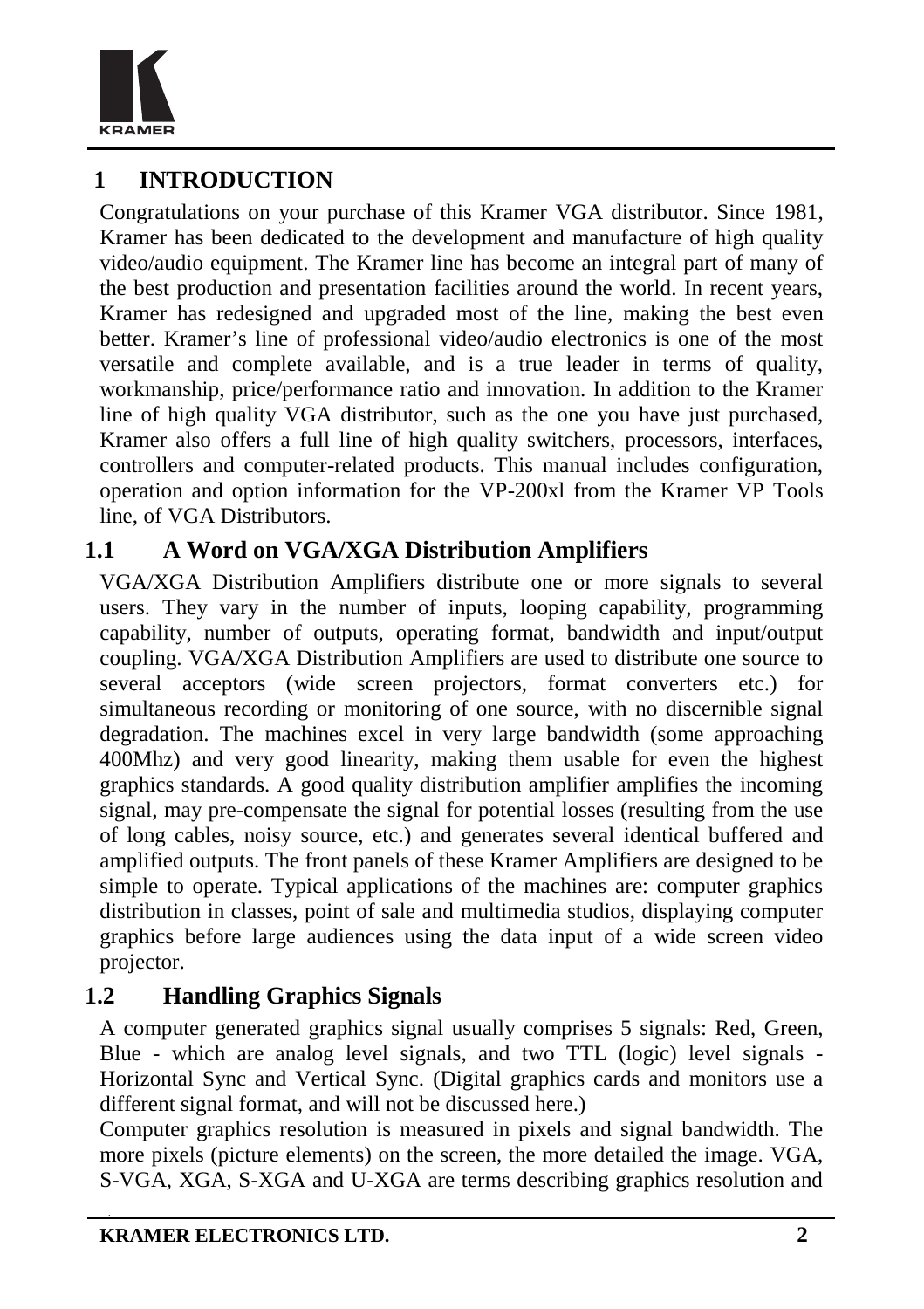

color depth. Color depth represents the maximum number of simultaneously displayed colors on the screen and is measured in bits. 24 and 32-36 bits of color depth represent millions to billions of color shades available on the screen at any given moment. (It should be born in mind, though, that the human eye can resolve only a few thousands colors!) The more detailed the image (higher resolution) and the higher the color depth the more real the image will look. The highest resolution of standard VGA was 640x480 pixels with 4 bits of color (16 colors). The standard VGA was able to use more colors (256) but at a lower resolution, around 320x200 pixels, which was very crude. Common resolutions used nowadays for computer graphics vary from 1024x768 up to 2000x1600 pixels with "high color" - 16 bits of color, representing 64,000 different colors, up to "true color" - 24 bits or more, representing from 16.7 million colors up to several billion. Displaying such a detailed and colorful image on the screen needs enormous graphics memory per frame, as well as very high speeds for "writing" so many pixels on the screen in real time. The amplifiers that carry those signals must be able to handle those speeds and signal bandwidth.

Standard VGA, at 640x480 resolution, needed amplifiers with 20-30MHz bandwidth. At 1600x1200 or even at 1280x1024 (S-XGA), those amplifiers will fail completely. In order to faithfully amplify and transmit modern highresolution graphics, amplifiers with bandwidths of 300 MHz and more are needed. Those amplifiers, besides the enormous bandwidth they handle, need to be linear, to have very low distortion and be stable. Stability of an amplifier is its ability to avoid bursting into uncontrolled oscillation, which is in adverse relationship to the speed it can handle. The tendency to oscillate is further enhanced by the load impedance. The load impedance of a system is usually not just a resistor. A cable connected to an amplifier (leading to the receiver or monitor) may present a capacitive and/or an inductive load to the amplifier. This is the main cause of instability. The quality problems of a load or cable may severely degrade the bandwidth, linearity, and stability of the amplifier and in general its ability to faithfully reproduce the signal.

Cables affect image resolution. Longer cables, due to imperfect characteristics, cause high frequency deterioration and hence image "smear" and loss of resolution. In computer graphics especially, this adverse effect is very much accentuated. The amplifiers should therefore cope with an additional task compensating for cable losses up to the maximum useful operation distance. High-resolution graphics systems should use very high quality cables for image transmission. The cables should be shielded to eliminate externally induced interference but the shield might itself increase the capacitance of the cable, and therefore, cause deterioration in the image's resolution and clarity. Standard quality cables can only be a few meters long. For longer distances, compound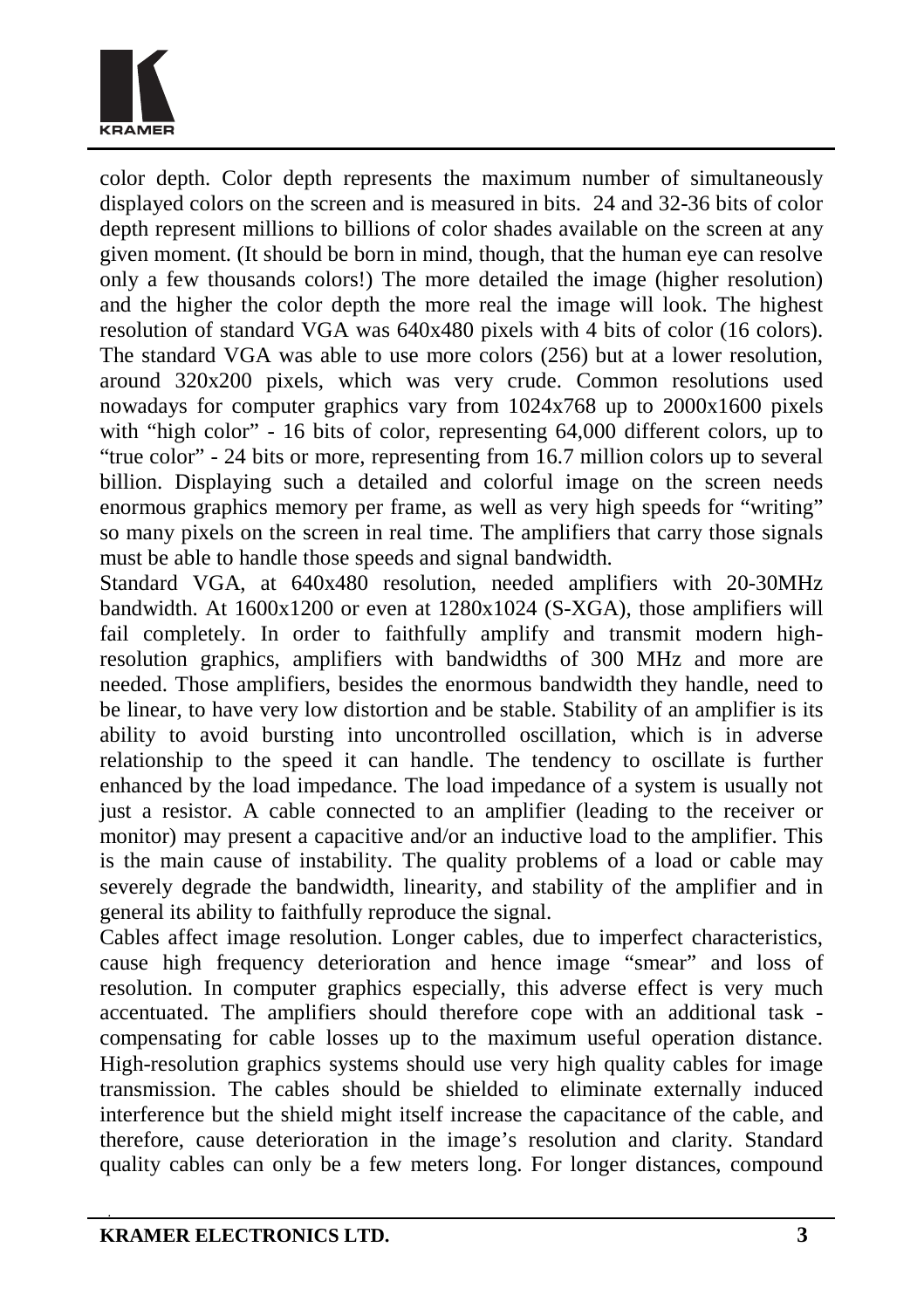

cable is replaced by five individual coax cables, which are bulky and cumbersome for use. Even then, the distance is limited to several tens of meters. Cables may create other problems, which result from their failure to accurately match the system's required impedance. The result of this, especially at high frequencies, is "shadows" or "ghosts" on the image, resulting from standing waves and electronic reflections running back and forth between transmitter and receiver. Another aspect to consider is the sync. As sync signals are logic signals, which are not treated as analog signals, the receiver does not terminate the line. and therefore the line is not matched. A host of problems can occur when sync signals are sent over long, unterminated, unmatched cables. The result might be image breakdown or distortion due to improper sync information. The amplifier that drives the analog section of the graphics data should also be able to buffer, recover and send the sync information in such a way that it is received properly at the receiving end.

#### **1.3 Factors Affecting Quality of Results**

There are many factors affecting the quality of results when signals are transmitted from a source to an acceptor:

- $\overline{\otimes}$  **Connection cables** Low quality cables are susceptible to interference; they degrade signal quality due to poor matching and cause elevated noise levels. They should be of the best quality.
- ⌦ **Sockets and connectors of the sources and acceptors** So often ignored, they should be of highest quality, since "Zero Ohm" connection resistance is the target. Sockets and connectors must also match the required impedance (75ohm in video). Cheap, low quality connectors tend to rust, thus causing breaks in the signal path.
- ⌦ **Amplifying circuitry** Must provide quality performance when the desired end result is high linearity, low distortion and low noise operation.
- ⌦ **Distance between sources and acceptors** Plays a major role in the final result. For long distances of over 15 meters (~2 to 3 meters for VGA/XGA) between sources and acceptors, special measures should be taken in order to avoid cable losses. These include using higher quality cables or adding line amplifiers.
- ⌦ **Interference from neighboring electrical appliances** They can have an adverse effect on signal quality. Balanced audio lines are less prone to interference, but unbalanced audio should be installed far from any mains power cables, electric motors, transmitters, etc. even when the cables are shielded.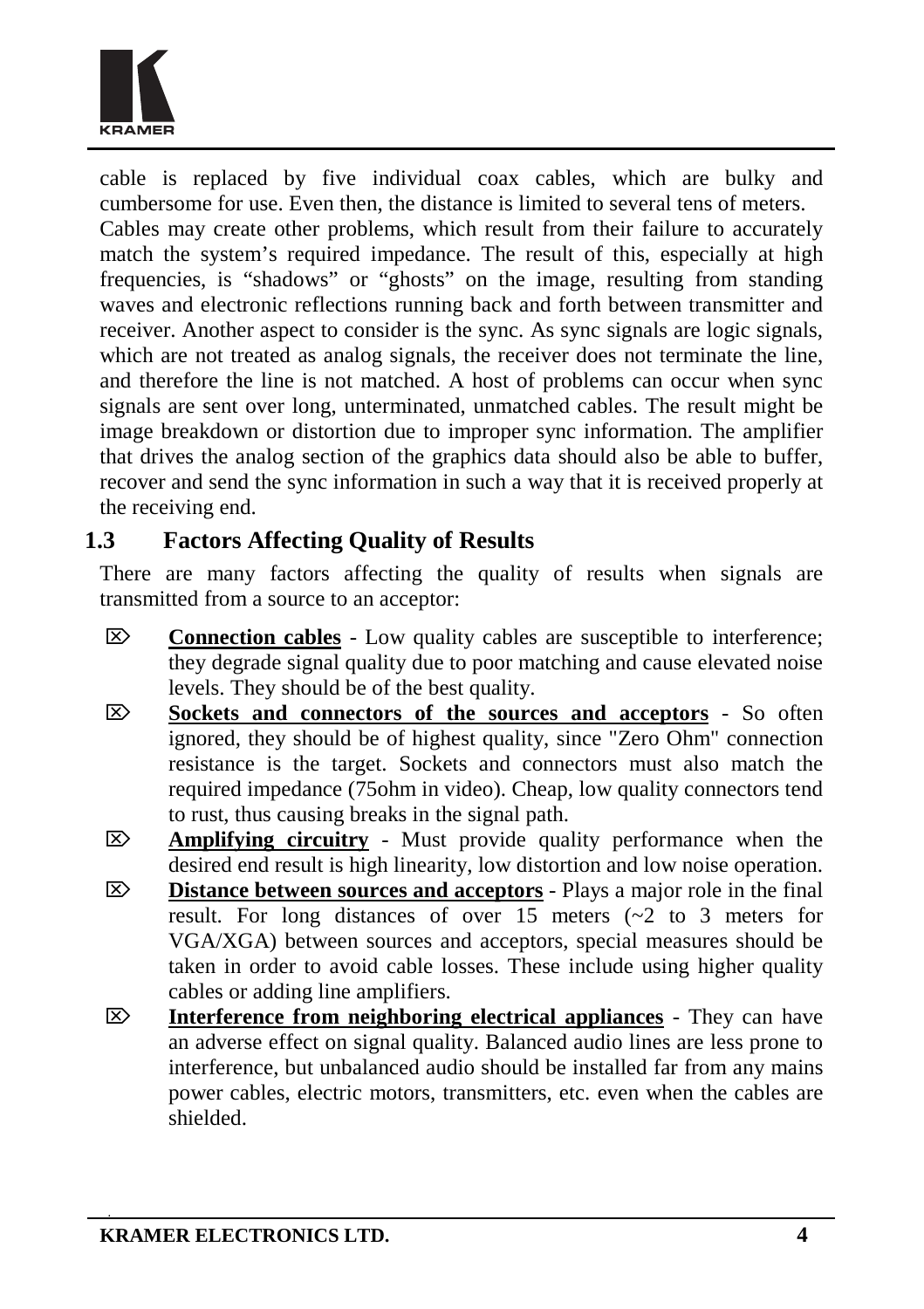

# **2 HOW DO I GET STARTED?**

The fastest way to get started is to take your time and do everything right the first time. Taking 15 minutes to read the manual may save you a few hours later. You don't even have to read the whole manual. If a section doesn't apply to you, you don't have to spend your time reading it.

# **3 UNPACKING AND CONTENTS**

The items contained in your Kramer distributor package are listed below. Please save the original box and packaging materials for possible future shipment.

- > Distribution Amplifier
- Power Supply (wall transformer)
- > This user Manual
- > Two Mounting Brackets
- $\triangleright$  4 Rubber Feet

# **3.1 Optional Accessories**

The following accessories, which are available from Kramer, can enhance implementation of your machine. For information regarding cables and additional accessories, contact your Kramer dealer.

- **Rack Adapter -** Used to install smaller size machines in <sup>a</sup> standard 1U or 3U rack space. One or more machines may be installed on each adapter.
- **VP-211 -** (2x1 Automatic VGA/Audio Switcher) can be serially inserted between the VGA/audio switcher and the acceptors for VGA/audio distribution. It is a full bandwidth switcher designed for computer and presentation applications. The **VP-211** automatically detects the presence of a VGA/XGA signal on input no. 1 and routes it to the output. If the signal disappears, the machine switches to input no. 2 and routes it to the output. When the signal on input no. 1 re-appears, the **VP-211** reroutes input no. 1 to the output. The machine operates in audio-follow-video (VGA) mode and switches the stereo audio input appropriate to the VGA input. Signal bandwidth of 517MHz ensures that the **VP-211** remains transparent even in the most critical applications. The VP-211 is part of the Kramer TOOLS family of compact, high quality and cost effective solutions for a variety of applications.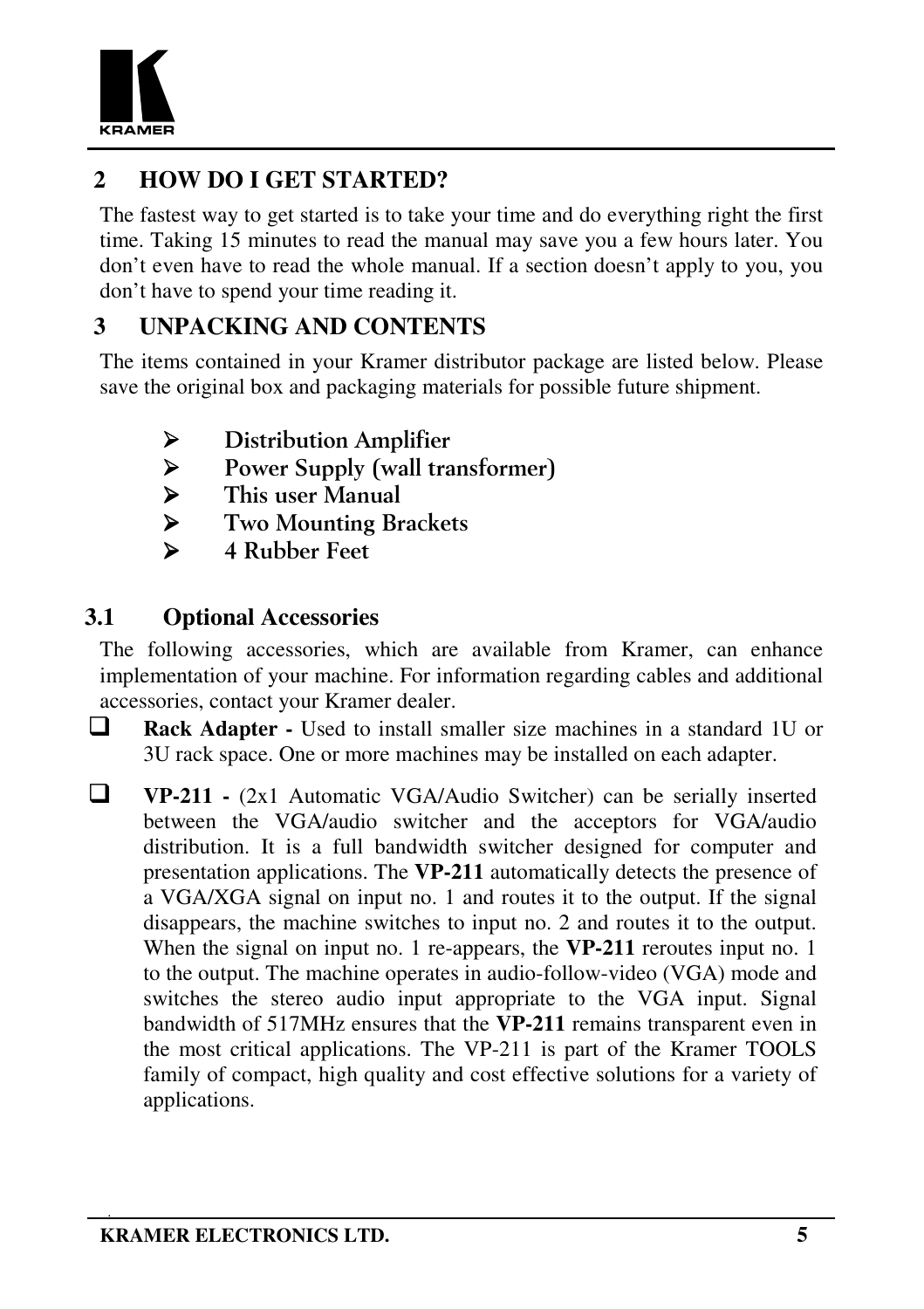

 **VP-102 - (**VGA to RGBS Converter) can be serially inserted between the VGA distributor and the acceptors for VGA to RGBS conversion. It is a full bandwidth machine especially designed for computer, workstation and presentation applications. The **VP-102** converts a VGA/Super-VGA/XGA graphics card output to red, green, blue, horizontal/composite sync and vertical sync signals available on BNC connectors. The **VP-102** allows the user to select either a composite or horizontal sync output and the green output either includes composite sync or is blanked. The composite sync generated by the machine is always at the correct polarity (negative), for any polarity of Hs and Vs inputs. As the signal bandwidth is well over 315MHz, the **VP-102** may be used with the highest quality graphics workstations.

# **4 VGA/XGA DISTRIBUTOR**

This section describes the controls and connections of your distributor. Understanding the controls and connections helps you realize the full power of your machine.

#### **4.1 Getting to Know Your VP-200xl Distributor**

The Kramer **VP-200***xl* is a high performance 1:2 Line Amplifier / Distributor for VGA/XGA signals. It accepts one input, provides correct buffering and isolation, and then distributes the signal to two identical outputs using high-density 15 pin "D" connectors. The machine has output level control, and cable equalization, using two rotary controls on the front panel of the machine. Video bandwidth exceeding 405 MHz ensures that the **VP-200***xl* remains transparent even at the highest resolution UXGA modes (1600x1200). It is ideal for dual monitor applications, or presentation systems requiring a local monitor and a large screen display such as a projector, at close or remote locations. A 12V power supply is included. The **VP-200***xl* is part of the Kramer TOOLS family of compact, high quality, and cost effective solutions for a variety of applications.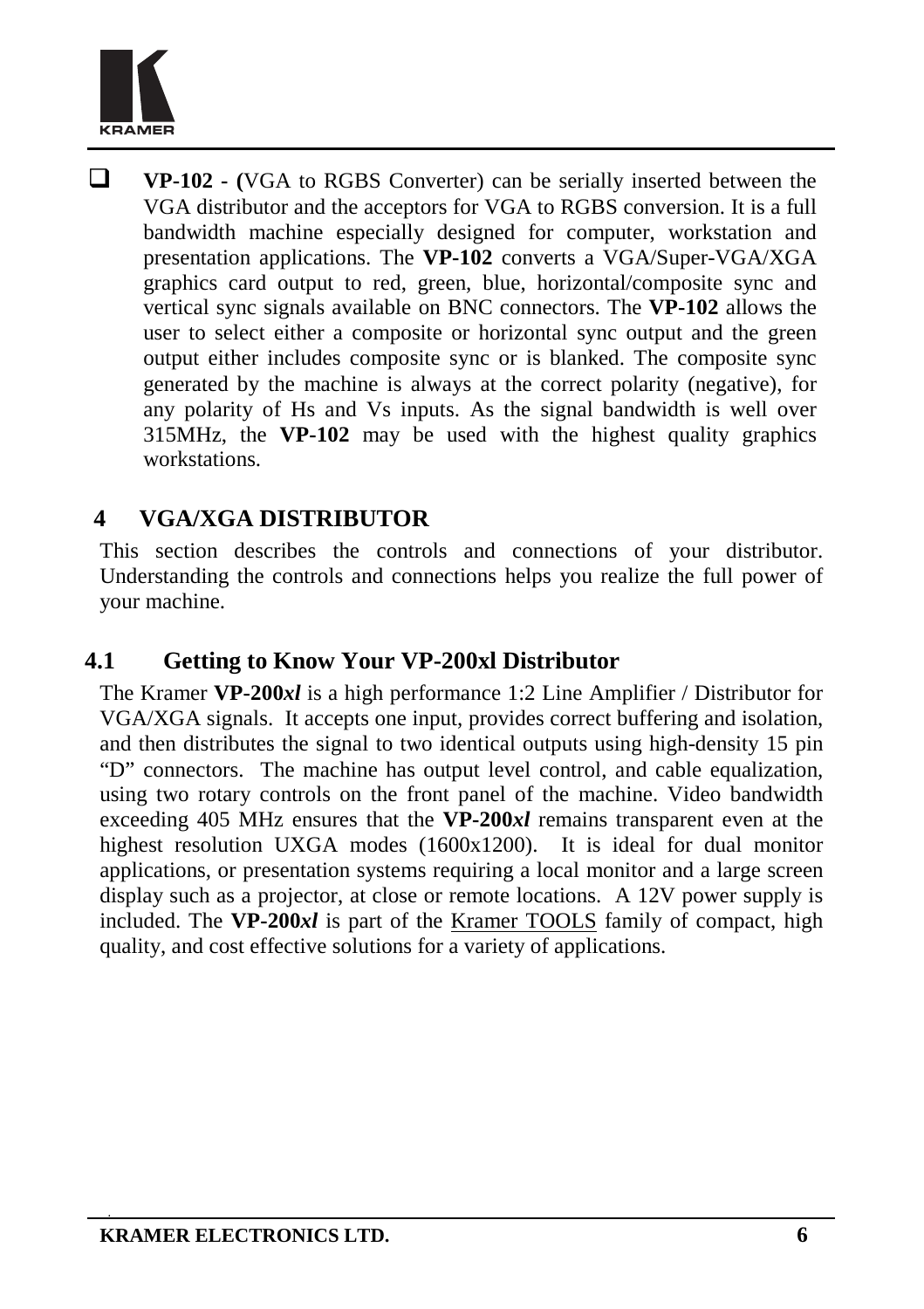



**Figure 1: VP-200xl Front/Rear Panel Features** 

|  |  |  | Table 1: VP-200xl Front/Rear Panel Features |
|--|--|--|---------------------------------------------|
|--|--|--|---------------------------------------------|

| No. | <b>Feature</b>                  | <b>Function</b>                       |
|-----|---------------------------------|---------------------------------------|
|     | <b>INPUT HD 15 connector</b>    | VGA/XGA input                         |
| 2   | <b>OUTPUT 1 HD 15 connector</b> | VGA/XGA output.                       |
| -3  | <b>OUTPUT 2 HD 15 connector</b> | VGA/XGA output.                       |
|     | <b>LEVEL Control Knob</b>       | Adjusting VGA/XGA signal output level |
| - 5 | <b>EO.</b> Control Knob         | Adjusting VGA/XGA cable equalization  |
| -6  | <b>ON LED</b>                   | Glows when power is supplied          |
|     | <b>12VDC Socket</b>             | 12 Volts power feed to the machine    |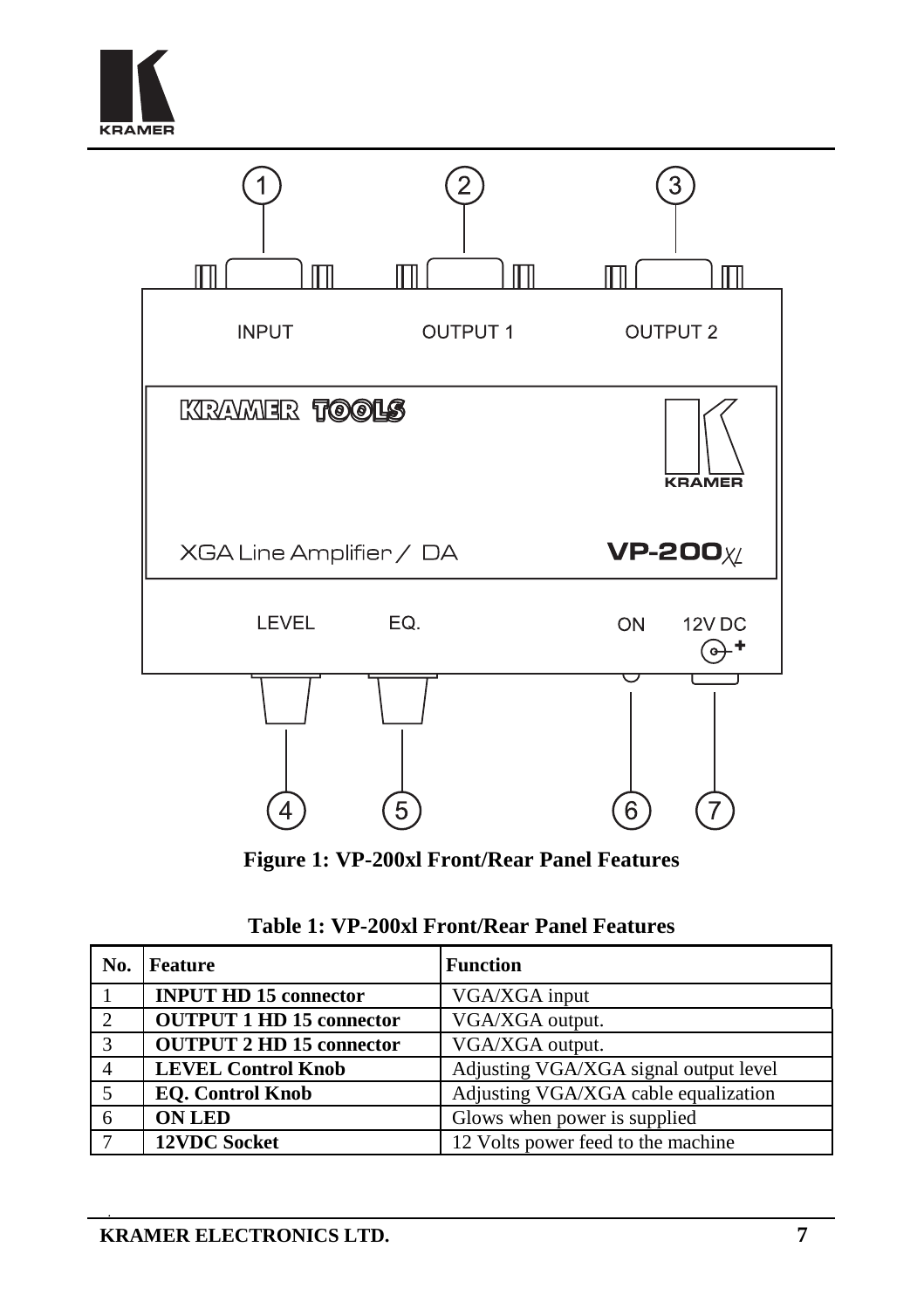

# **5 INSTALLATION**

# **5.1 Rack Mounting**

The VP-200xl distributor may be rackmounted in a standard 19" (1U or 3U) EIA rack assembly, using either the **RK-T1** optional adapter (1U rack space - for mounting up to three machines) or the **RK-T3** optional adapter (3U rack space for mounting up to eight machines).

# **5.2 Connecting TO VGA/XGA Devices**

VGA/XGA sources and output devices (such as monitors, projectors or recorders) may be connected to the distributor through the HD 15F connectors located on the back of the unit.

# **6 USING THE DISTRIBUTOR**

# **6.1 Typical Application**

A typical application is described in figure 2 below.



**Figure 2: A typical application of the VP-200xl**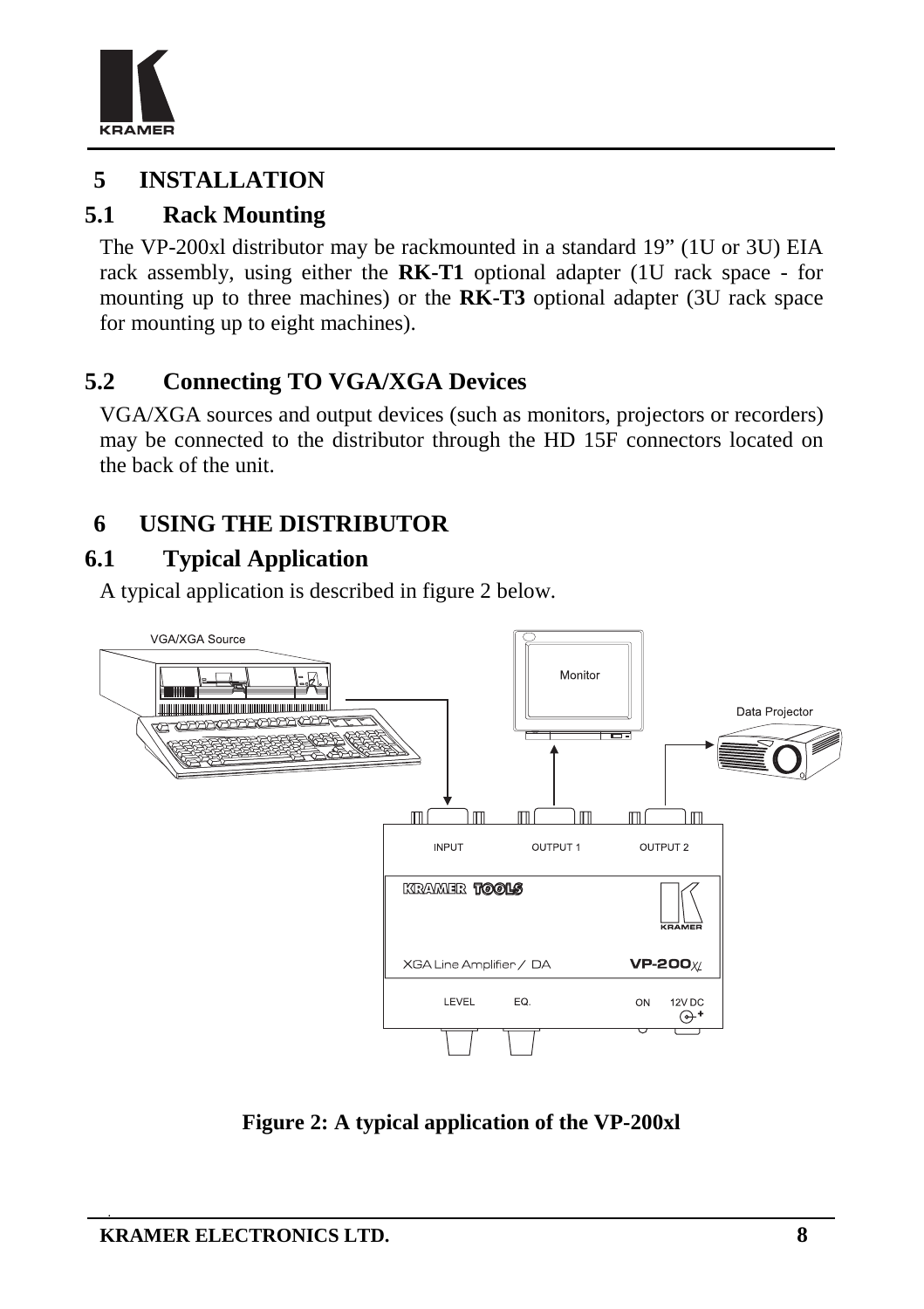

Computer based graphics is used in video production, in presentation applications, for education purposes and more. It is frequently necessary to distribute PC graphics from one source to one or more acceptors. Figure 2 describes a typical VGA/XGA distribution where one source is distributed to different acceptors inputs.

Perform the following steps:

- **1)** Connect VGA/XGA source to the input of the distributor.
- **2)** Connect XGA/VGA acceptor/s to the output/s of the distributor.
- **3)** Operate the distributor, source and acceptors.

#### **6.2 Handling signal losses**

High-resolution VGA/XGA signals are very sensitive to cable length and quality. Long and/or low quality cables tend to degrade the signal quality, resulting in image "smear" and fine-detail loss, as well as signal level attenuation.

The VP-200xl allows the user to handle and correct those problems, using the built-in amplifiers in the machine. Using very high quality cables of 1-2 meter length will not require and adjustment, even when the signals involved are UXGA signals (1600x1200 resolution). Standard cables will allow at that length resolutions of 640x480 and sometimes 800x600. If longer standard cables are used, even at those low resolutions, cable compensation is needed.

Even with the best available compound cables (several thin cables in one sleeve) at SXGA resolution (1280x1024) or UXGA resolution, over five meters there will be apparent signal depreciation. In low quality cables, those high-resolution signals will be affected at distances even shorter than one meter.

The VP-200xl has two user adjustable controls, which should be used as following:

- 1. If you see a signal detail loss (resulting in image "smear" and blurring on the screen) turn carefully the EQ. control knob clockwise, until the lost details will reappear and original resolution will be resumed. This control gradually compensates for the losses incurred within the cable due to its design or length. Bear in mind though that beyond a certain distance, dictated by the cable stray-capacitance (cable measure of quality) losses cannot be completely recovered. In this case, it is advised that a lower graphics resolution should be chosen or the cable should be replaced with a better one.
- 2. If the whole signal is being attenuated, the image on the screen will become darker. In this case, turn carefully clockwise the LEVEL control knob. Overdoing this control will result in image "burnout" and might damage the signal receiver, therefore, adjusting this control should be done very carefully. Between the EQ. control (that should be adjusted first) and the LEVEL control, much of the lost signals maybe restored.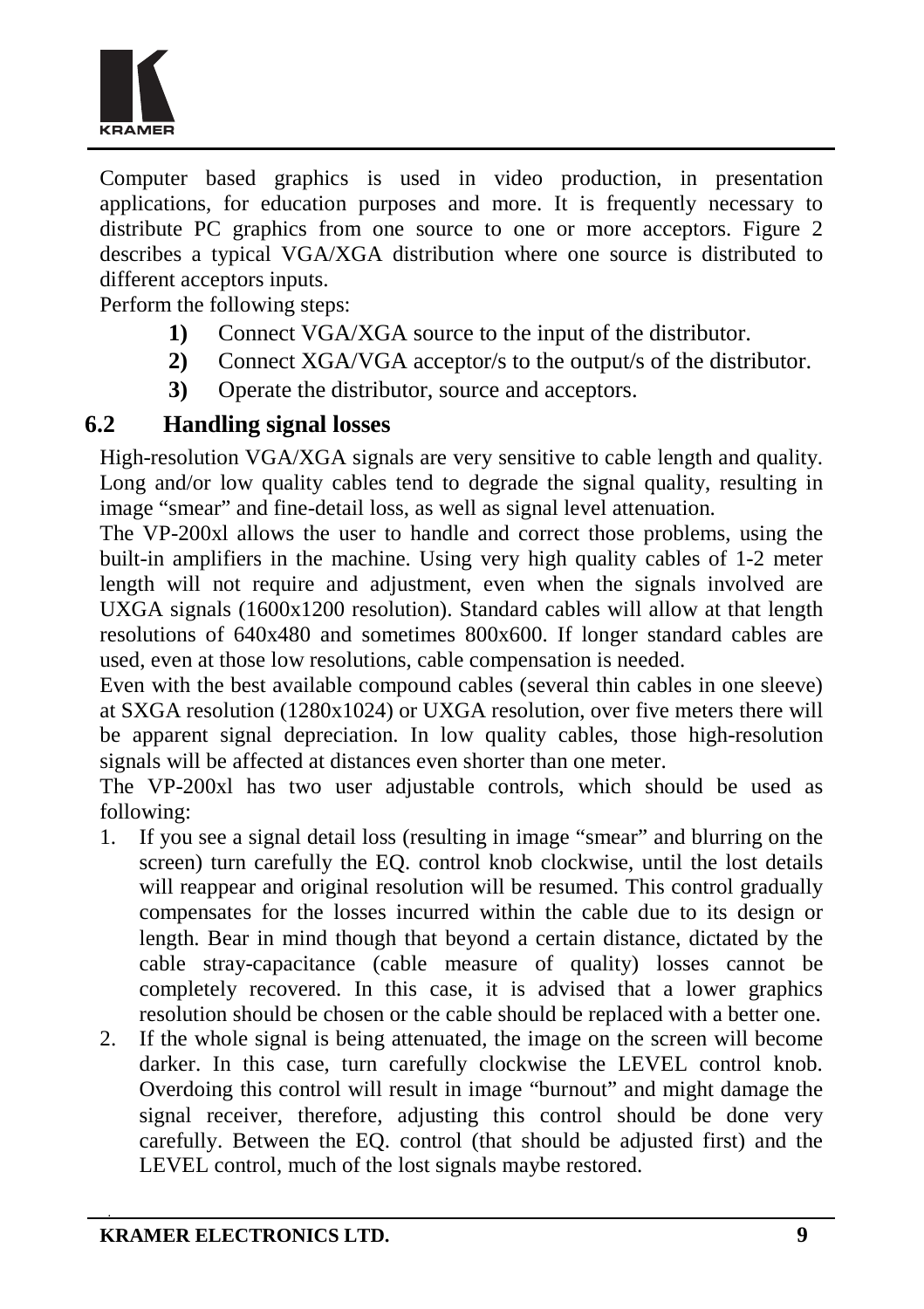

#### **6.3 Adding more outputs**

If more outputs than the two outputs the **VP-200xl** provides are needed, then any of Kramer VGA/XGA distribution amplifiers may be used. The VP-200, for example, provides 2 outputs, the VP-300 provides 3, the VP-400 provides 4 and so on up to the VP-12 that is able to provide 12 parallel outputs from a single input. All is needed is to connect one of the outputs of the VP-200xl to the input of the selected distributor.

#### **6.4 Adding more inputs**

If more inputs are needed, then one of Kramer's VGA/XGA switchers may be installed in front of the VP-200xl. Some suitable machines are the VP-201 (2 inputs), VP-32xl (3 inputs), VP-61xl (6 inputs) etc.

# **7 SPECIFICATIONS**

| <b>INPUT:</b>        | Analog Red, Green, Blue signals - 0.7 Vpp/75 $\Omega$ , H & V sync, TTL                |
|----------------------|----------------------------------------------------------------------------------------|
|                      | level, on HD15F connector.                                                             |
|                      | <b>OUTPUTS:</b> 2 Analog Red, Green, Blue signals - 0.7 Vpp/75 $\Omega$ , H & V syncs- |
|                      | TTL level, on HD15F connectors.                                                        |
|                      | VIDEO BANDWIDTH: Exceeding 405 MHz.                                                    |
| <b>CONTROLS:</b>     | Level: $-0.4$ to $+3.5$ dB, EQ.: 0 to $+8$ dB @ 100 MHz                                |
| DIFF. GAIN:          | $< 0.08\%$ .                                                                           |
| <b>DIFF. PHASE:</b>  | $<0.05$ Deg.                                                                           |
| <b>COUPLING:</b>     | AC.                                                                                    |
| <b>K-FACTOR:</b>     | $< 0.05\%$ .                                                                           |
| <b>S/N RATIO:</b>    | 73 dB.                                                                                 |
| <b>POWER SOURCE:</b> | 12 VDC, 60 mA.                                                                         |
| <b>DIMENSIONS:</b>   | 12cm x 7.5cm x 2.5cm (4.7"x2.95"x0.98", W, D, H.).                                     |
| WEIGHT:              | $0.25$ kg. $(0.55$ lbs.) Approx.                                                       |
| <b>ACCESSORIES:</b>  | Power supply, mounting bracket.                                                        |
| <b>OPTIONS:</b>      | Model VA-50P power supply with 6x12VDC outlets.                                        |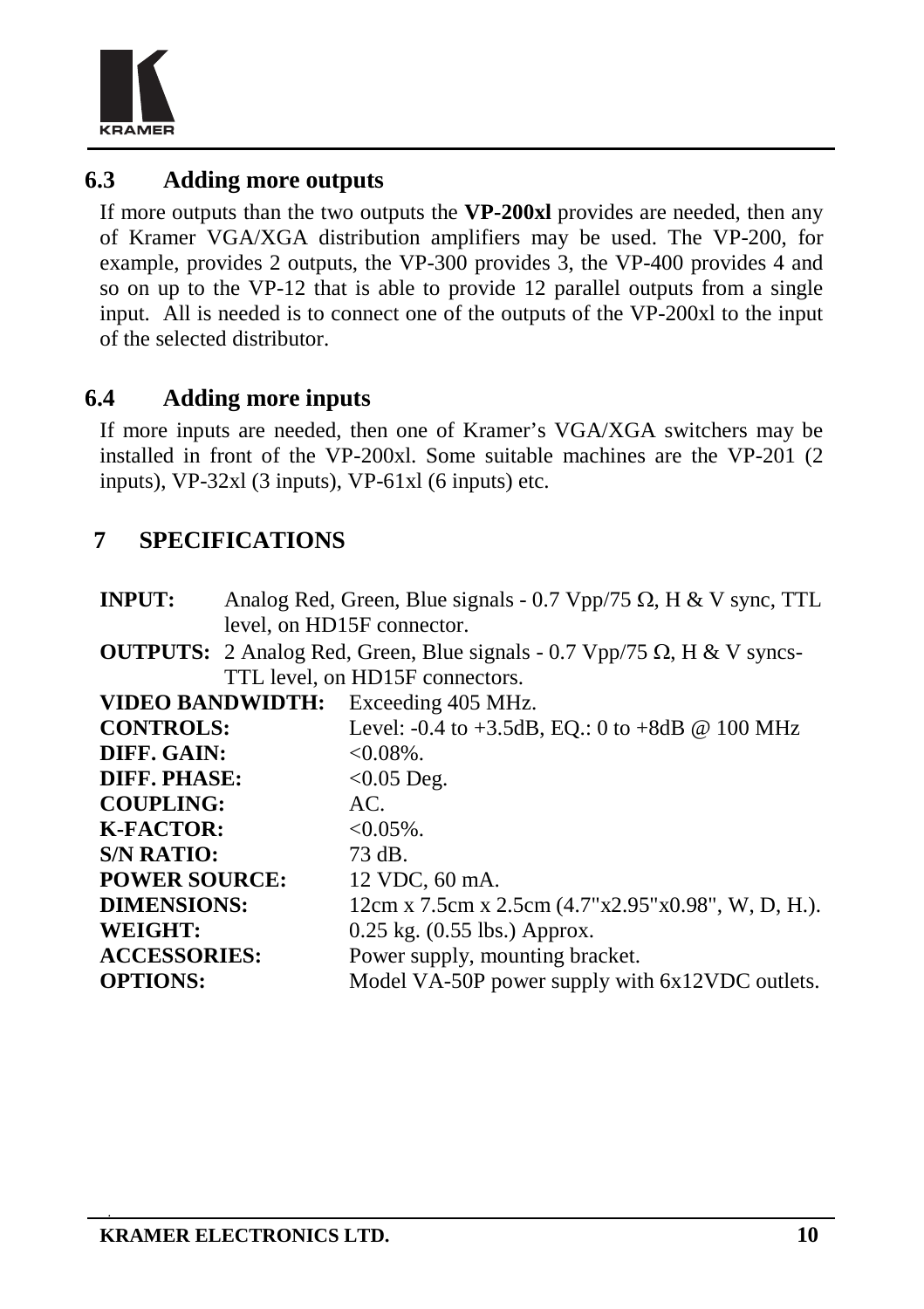

# **8 TROUBLESHOOTING**

#### **NOTES**

- *1. Please note that if the output signal is disturbed or interrupted by very strong external electromagnetic interference, it should return and stabilize when such interference ends. If not, disconnect power from the machine and reconnect again to reset the machine.*
- *2. If the recommended actions still do not result in satisfactory operation, please consult your KRAMER Dealer.*

# **8.1 Power and Indicators**

| <b>Problem</b> | <b>Remedy</b> |                                                                                                                                                                                                                                            |
|----------------|---------------|--------------------------------------------------------------------------------------------------------------------------------------------------------------------------------------------------------------------------------------------|
| No Power       | 1.            | Confirm that power connections are secured at the<br>machine and at the receptacle. Make sure the<br>receptacle is active, outputting the proper voltage.                                                                                  |
|                | 2.            | If there is still no power use a Philips screwdriver, to<br>remove two screws on both sides of the machine and<br>release the panel (e.g. VP-200xl).                                                                                       |
| 3.             |               | Locate the fuse holder located inside your machine.<br>Confirm that the fuse is good by looking for the wire<br>connected between the ends of the fuse. If this wire is<br>broken, replace the fuse with another, with the same<br>rating. |
|                | 4.            | Install the machine's cover by tightening its Philips<br>screws.                                                                                                                                                                           |

#### **8.2 VGA/XGA Signal**

| Problem                            | <b>Remedy</b> |                                                                                                                                                                                             |
|------------------------------------|---------------|---------------------------------------------------------------------------------------------------------------------------------------------------------------------------------------------|
| No VGA/XGA<br>the output<br>device |               | Confirm that your source and output devices are<br>powered on and connected properly. The input of your<br>machine should be of an identical signal format at the<br>output of your source. |
|                                    | 2.            | Confirm that any other device in the signal path have<br>the proper input and/or output selected.                                                                                           |
|                                    | 3.            | Use a VP-800 together with a known working<br>monitor to help trace faulty cables and equipment.                                                                                            |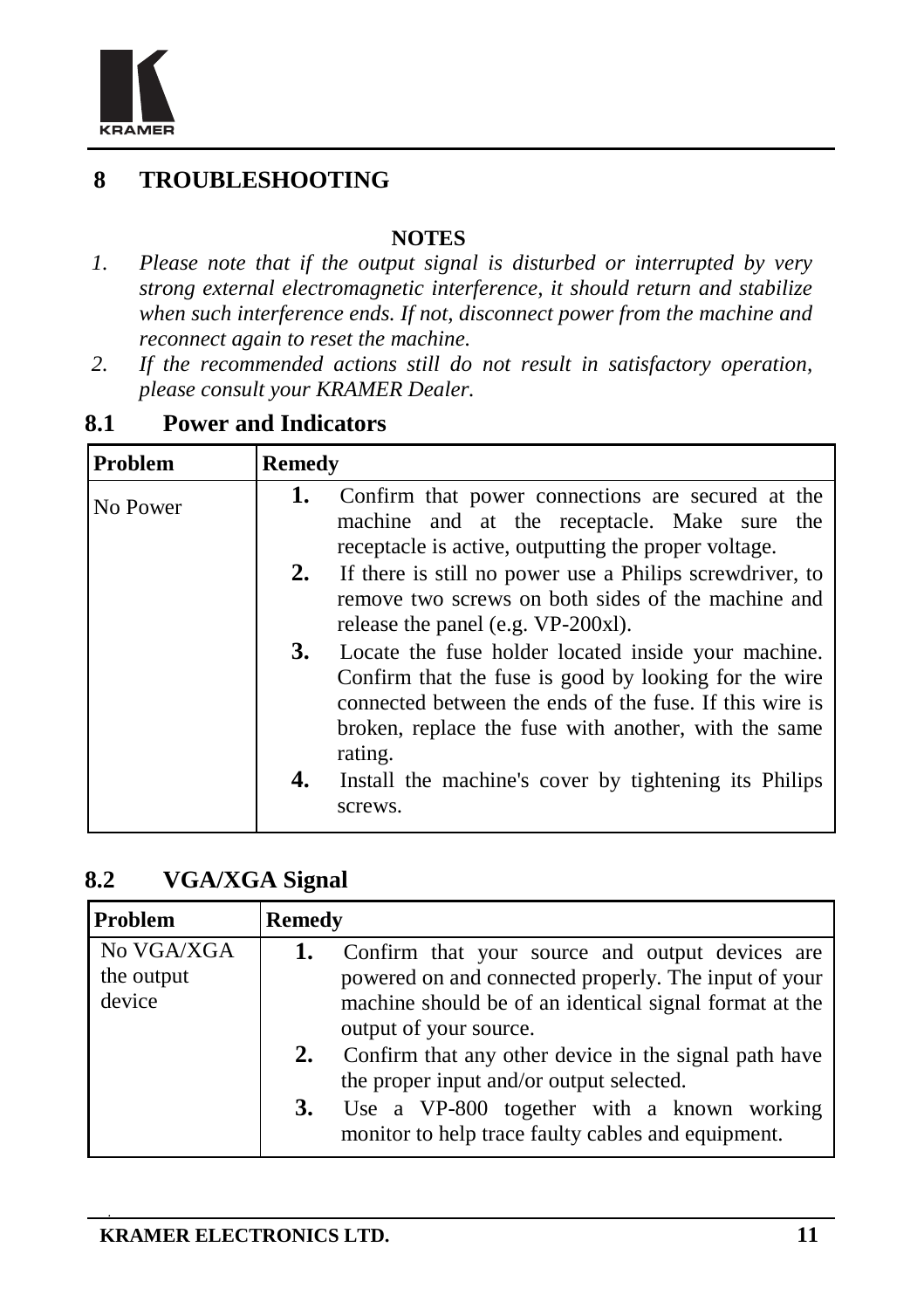

| VGA/XGA           | 1. | Verify that the lines are well matched through 75ohm      |
|-------------------|----|-----------------------------------------------------------|
| level is too high |    | impedances; otherwise it results in a video level that is |
| or too dim.       |    | too high or too dim.                                      |
|                   | 2. | Confirm that the connecting cables are of high quality    |
|                   |    | and properly inserted.                                    |
|                   | 3. | Check level controls on your source input device or       |
|                   |    | output display.                                           |
| Noise bars are    | 1. | Hum bars (ground loop) are caused by a difference in      |
| "rolling" up or   |    | the ground potential of any two or more devices           |
| down in<br>the    |    | connected to your signal path. This difference is         |
| output image      |    | compensated by passing that voltage difference            |
| or:               |    | through any available interconnection, including your     |
| Low Frequency     |    | cables.                                                   |
| the<br>in<br>Hum  |    | WARNING! Do not disconnect the ground from any            |
| output signal     |    | piece of equipment in your signal path!                   |
|                   | 2. | Check the following to remove hum bars:                   |
|                   | 3. | Confirm that all interconnected equipment is              |
|                   |    | connected to the same phase of power, if possible.        |
|                   | 4. | Remove equipment connected to that phase that may         |
|                   |    | introduce noise, such as motors, generators, etc.         |
|                   | 5. | Disconnect all interconnecting cables and reconnect       |
|                   |    | them one at a time until the ground loop reappears.       |
|                   |    | Disconnect the affected cable and replace, or insert an   |
|                   |    | isolation transformer in the signal path.                 |
|                   |    |                                                           |

#### **LIMITED WARRANTY**

Kramer Electronics (hereafter Kramer) warrants this product free from defects in material and workmanship under the following terms.

#### **HOW LONG IS THE WARRANTY**

Labor and parts are warranted for three years from the date of the first customer purchase.

#### **WHO IS PROTECTED**

Only the first purchase customer may enforce this warranty.

#### **WHAT IS COVERED AND WHAT IS NOT COVERED**

Except as below, this warranty covers all defects in material or workmanship in this product. The following are not covered by the warranty:

**1)** Any product which is not distributed by Kramer, or which is not purchased from an authorized Kramer dealer. If you are uncertain as to whether a dealer is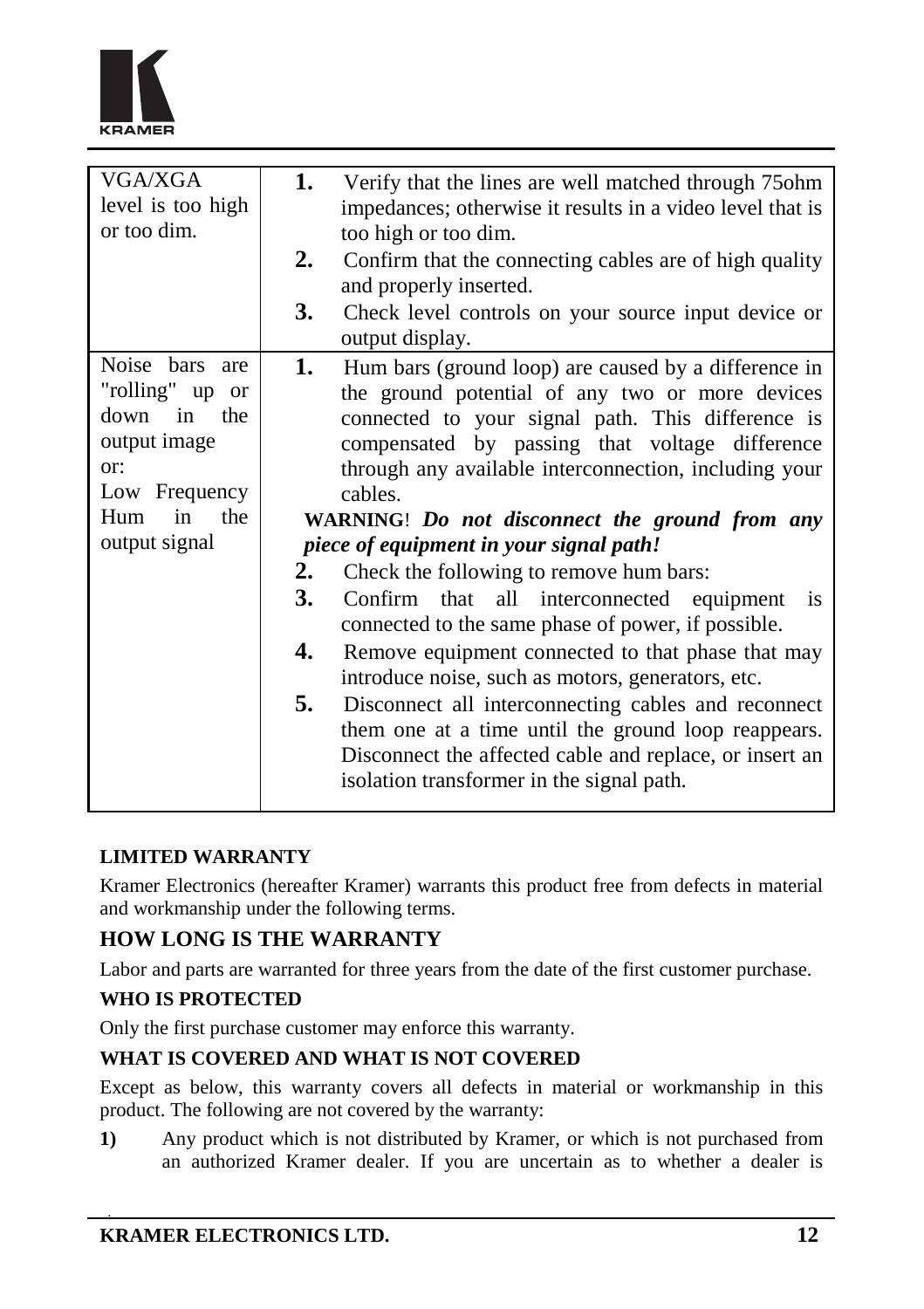

authorized, please contact Kramer at one of the agents listed in the web site www.kramerelectronics.com.

- **2)** Any product, on which the serial number has been defaced, modified or removed.
- **3)** Damage, deterioration or malfunction resulting from:
	- a) Accident, misuse, abuse, neglect, fire, water, lightning or other acts of nature.
	- b) Product modification, or failure to follow instructions supplied with the product.
	- c) Repair or attempted repair by anyone not authorized by Kramer.
	- d) Any shipment of the product (claims must be presented to the carrier).
	- e) Removal or installation of the product.
	- f) Any other cause, which does not relate to a product defect.
	- g) Cartons, equipment enclosures, cables or accessories used in conjunction with the product.

#### **WHAT WE WILL PAY FOR AND WHAT WE WILL NOT PAY FOR**

We will pay labor and material expenses for covered items. We will not pay for the following:

- **1)** Removal or installations charges.
- **2)** Costs of initial technical adjustments (set-up), including adjustment of user controls or programming. These costs are the responsibility of the Kramer dealer from whom the product was purchased.
- **3)** Shipping charges.

#### **HOW YOU CAN GET WARRANTY SERVICE**

- **1)** To obtain service on you product, you must take or ship it prepaid to any authorized Kramer service center.
- **2)** Whenever warranty service is required, the original dated invoice (or a copy) must be presented as proof of warranty coverage, and should be included in any shipment of the product. Please also include in any mailing a contact name, company, address, and a description of the problem(s).
- **3)** For the name of the nearest Kramer authorized service center, consult your authorized dealer.

#### **LIMITATION OF IMPLIED WARRANTIES**

All implied warranties, including warranties of merchantability and fitness for a particular purpose, are limited in duration to the length of this warranty.

#### **EXCLUSION OF DAMAGES**

Kramer's liability for any defective products is limited to the repair or replacement of the product at our option. Kramer shall not be liable for:

- **1)** Damage to other property caused by defects in this product, damages based upon inconvenience, loss of use of the product, loss of time, commercial loss; or:
- **2)** Any other damages, whether incidental, consequential or otherwise. Some countries may not allow limitations on how long an implied warranty lasts and/or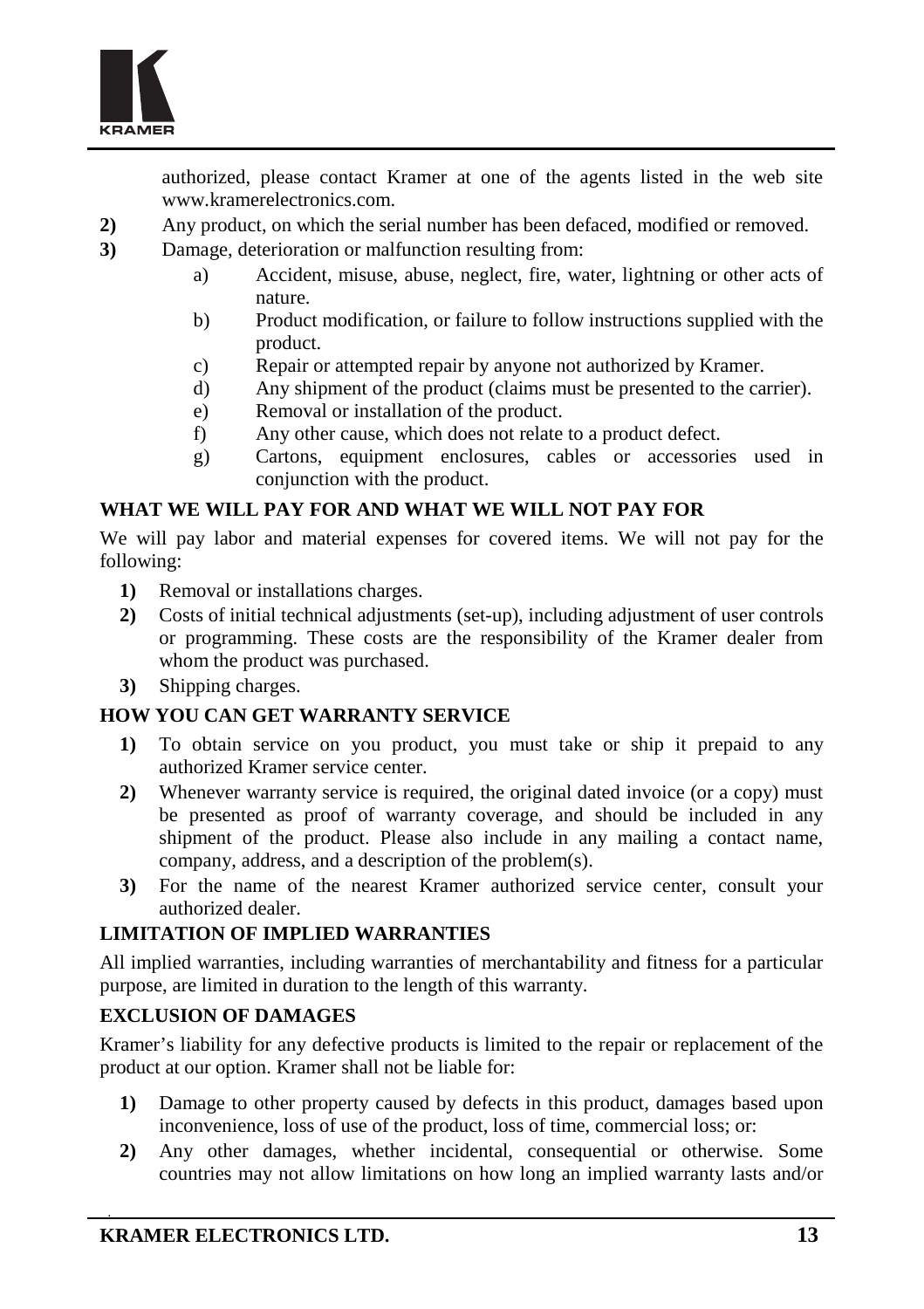

do not allow the exclusion or limitation of incidental or consequential damages, so the above limitations and exclusions may not apply to you.

This warranty gives you specific legal rights, and you may also have other rights, which vary from place to place.

**NOTE**: All products returned to Kramer for service must have prior approval. This may be obtained from your dealer.

#### **NOTICE**

This equipment has been tested to determine compliance with the requirements of:

| <b>EN-50081:</b> | "Electromagnetic compatibility (EMC);                            |  |  |
|------------------|------------------------------------------------------------------|--|--|
|                  | generic emission standard.                                       |  |  |
|                  | Part 1: Residential, commercial and light industry"              |  |  |
| $EN-50082:$      | "Electromagnetic compatibility (EMC) generic immunity standard.  |  |  |
|                  | Part 1: Residential, commercial and light industry environment". |  |  |
| <b>CFR-47</b>    | FCC Rules and Regulations:                                       |  |  |
|                  | Part 15- "Radio frequency devices:                               |  |  |
|                  | Subpart B - Unintentional radiators"                             |  |  |

#### **CAUTION!**

- $\boxtimes$  Servicing the machines can only be done by an authorized Kramer technician. Any user who makes changes or modifications to the unit without the expressed approval of the manufacturer will void user authority to operate the equipment.
- $\triangleright$  Use the supplied DC power supply to feed power to the machine.
- E> Please use recommended interconnection cables to connect the machine to other components.